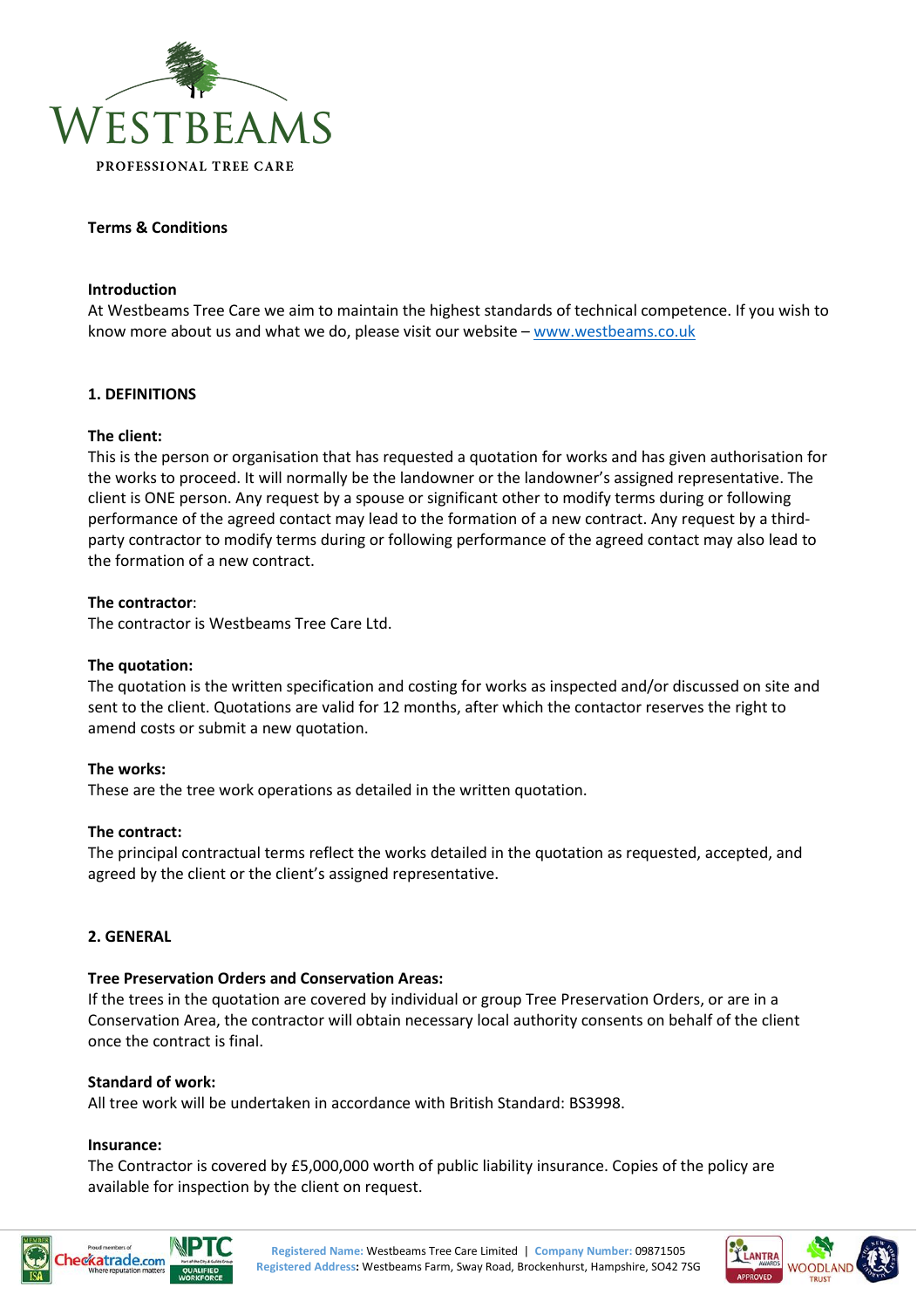

## **Additional Works:**

Should additional works be requested by the client during the job, which are outside the scope of the original quotation, then their cost can be agreed on site. In some circumstances an additional quotation may be prepared (this may require a further site inspection by the original estimator).

### **Emergency call-out:**

Set rates apply for emergency call-out services. These are chargeable by the contractor from the time of instruction by the client and will be subject to VAT.

### **Cancellation:**

The client must provide 24-hours' notice if cancellation of scheduled works is required. Otherwise, a callout charge of £120.00 + VAT will be charged.

### **Neighbouring trees:**

If works are to be undertaken on a client's neighbour's trees, which necessitate access to the neighbour's property, then written consent from the neighbour will be required. Any works undertaken on a client's neighbour's trees that do not require property access will not need written consent. We deem it prudent for the client to inform the neighbour, giving him or her suitable opportunity to consent or object to the works. All duties set out in this paragraph are solely the responsibility of the client.

### **Parking requirements:**

If there are unavoidable costs related to parking, incurred by the contractor in the performance of the contract, these costs will be chargeable to the client with VAT added.

## **Standard rates:**

Where applicable, day and/or hourly rates will be quoted inclusive of VAT. These will reflect travel time in addition to time spent on site.

## **Weekend and public holiday rates:**

Works undertaken on a Saturday will be subject to a 25% surcharge. Meanwhile, works undertaken on a Sunday and/or bank holiday will be subject to a 35% surcharge.

#### **Payment:**

Payment is due upon completion of the contract, unless otherwise agreed. Cheques should be made payable to Westbeams Tree Care Ltd and sent by post or passed to the foreman on site. Payments may also be made by BACS using the bank account details at the bottom of the invoice.

#### **Late payment:**

If full payment is not made within 14 days of completion of the works, then interest will be charged on any outstanding balance at the rate of 3% above the base rate of Lloyds TSB until full payment is made.

#### **Complaints:**

In the unlikely event of complaints arising from the works, these must be reported to the contractor by the client within 24 hours receiving the invoice. Failing this, the contractor reserves the right to charge additional fees for further works or attendance.





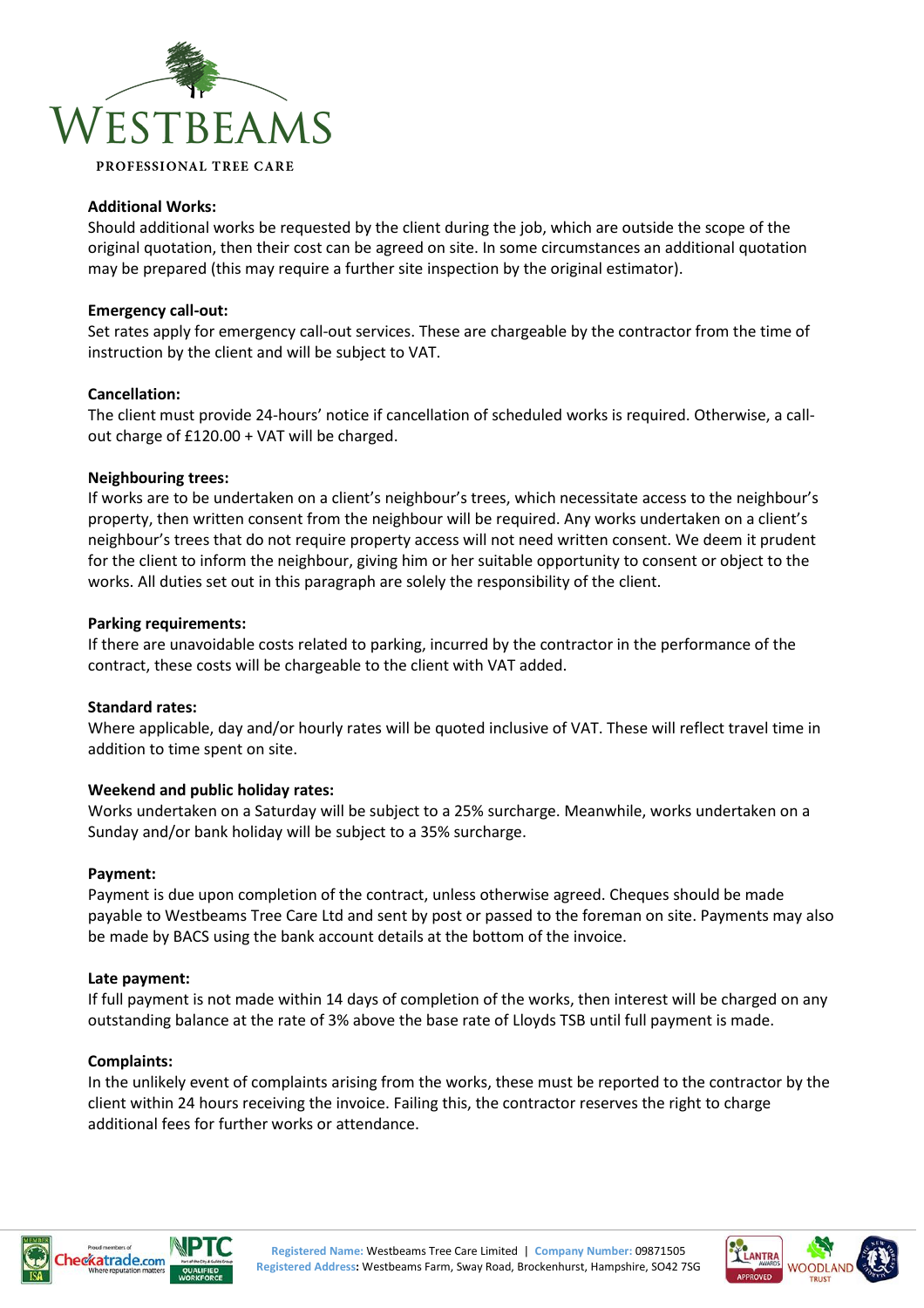

## **Settlement of disputes:**

The contractor will do everything reasonably possible to resolve any disputes arising from contract works to the satisfaction of both parties. If agreement cannot be reached, then a suitable third party will be sought for the purposes of arbitration and resolution. Please note that VAT will be charged on expenditure incurred by the contractor if the arbitrator finds in the contractor's favour.

## **3. THE WORKSITE**

## **Site conditions:**

The contract price is based on site conditions as inspected by the estimator. The contractor reserves the right to levy reasonable additional costs in accordance with any degree of unforeseen obstruction. The contactor may also delay, postpone, or rearrange works as necessary due to intervening circumstances over which the contractor had no control. The works area must be accessible prior to the commencement of works. The contractor does not accept responsibility for damage or loss incurred through the need to create a reasonable access point.

## **Services:**

The contractor will, upon written acceptance of the contract, make any necessary arrangements with relevant authorities to make safe any external/overhead power services. Any additional costs associated with this will be chargeable to the client with VAT added. It is the responsibility of the client to inform the contractor of any underground services within the proposed area of works prior to the commencement of those works. The contractor will not accept liability for any damage to services about which disclosure was not given. The contractor also reserves the right to cancel works it deems to carry a potential hazard. Any injury to operatives caused through contact with undisclosed services will be the responsibility of the client.

## **Weather conditions:**

The contractor reserves the right to delay, postpone or cancel works affected by inclement/dangerous weather conditions and pledges to resume works as soon as those conditions subside.

# **Wildlife and Countryside Act: 1981/2000 and Crow Act (2000):**

The contractor will take all reasonable steps to ensure the safe retention of any wildlife habitats. The contactor also reserves the right to delay, postpone or cancel works accordingly. The contractor will resume works as soon as reasonably practicable.

## **Site clearance:**

The contractor will take all reasonable steps to ensure the site is left clear and safe at the end of each workday and on completion of all works.

## **4. FENCING**

## **Directions:**

The contractor will rely on the client for full guidance and supervision regarding the placement of a fence.

## **Neighbour disputes:**

The contractor is not liable for costs incurred due to neighbour disputes arising from the placement of a fence.





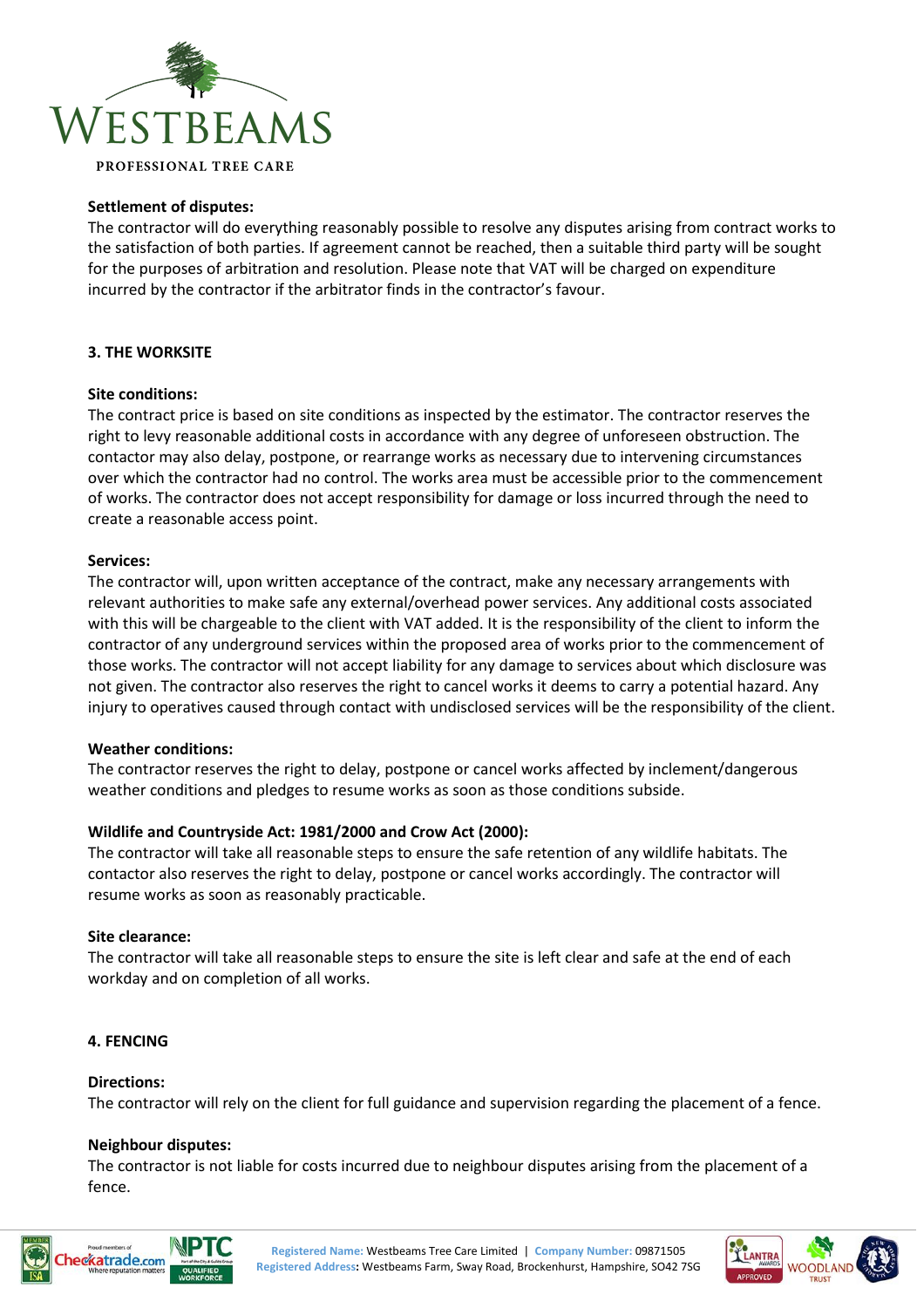

### **Unforeseen obstacles:**

The client will be liable for additional charges related to unforeseen labour and/or use of equipment resulting from unforeseen underground obstructions such as rocks and tree roots.

### **Weather conditions:**

The contractor reserves the right to delay, postpone or cancel works affected by inclement/dangerous weather conditions and pledges to resume works as soon as those conditions subside. The contractor will pay no penalty for failure to complete the work on time in the event of adverse weather conditions.

### **Surplus materials:**

Any materials brought to the site by the contractor that are surplus to requirements will remain the property of the contractor.

### **Services:**

The contractor reasonably expects to be notified of any underground services that may present an impediment to discharging contractual obligations. Liability for damage to undisclosed services will not vest with the contractor. Any additional costs incurred by *ad hoc* divergence from the original contract to accommodate services will be chargeable to the client with VAT added.

### **Materials:**

The client understands and accepts that, as a natural product, timber is liable to shrinkage, wane, cracking and warping. The contractor accepts no responsibility for intervening to compensate for these entirely foreseen and unavoidable phenomena.

## **5. Glossary of terms**

#### **Crown reduce/reshape:**

This is the all-round reduction of the crown size, unless otherwise specified. In some cases, only partial crown reduction is specified to clear buildings and street furniture etc. These will usually be expressed in metres.

### **Clean out crown:**

This means the removal of dead, dying, diseased, weak, suppressed, split and broken wood, as well as hanging, crossing, and rubbing branches and epicormic growth from the crown.

## **Remove dead wood:**

This refers to the removal of all major dead wood in the tree down to 3 – 4cm in diameter.

#### **Formative prune:**

This is the minimal pruning of normally young trees to maintain optimum initial branch structures and crown balance to pre-empt future problems.

## **Trim/prune:**

This refers to hedge trimming and maintenance of shrubs, both evergreen and deciduous. It encompasses the pruning back to flatten-off or round-off growth to contain spread and maintain control/optimum visual appearance and shape. Trimming is undertaken with hedge trimmers and pruning with pole pruners, secateurs or pruning saws.